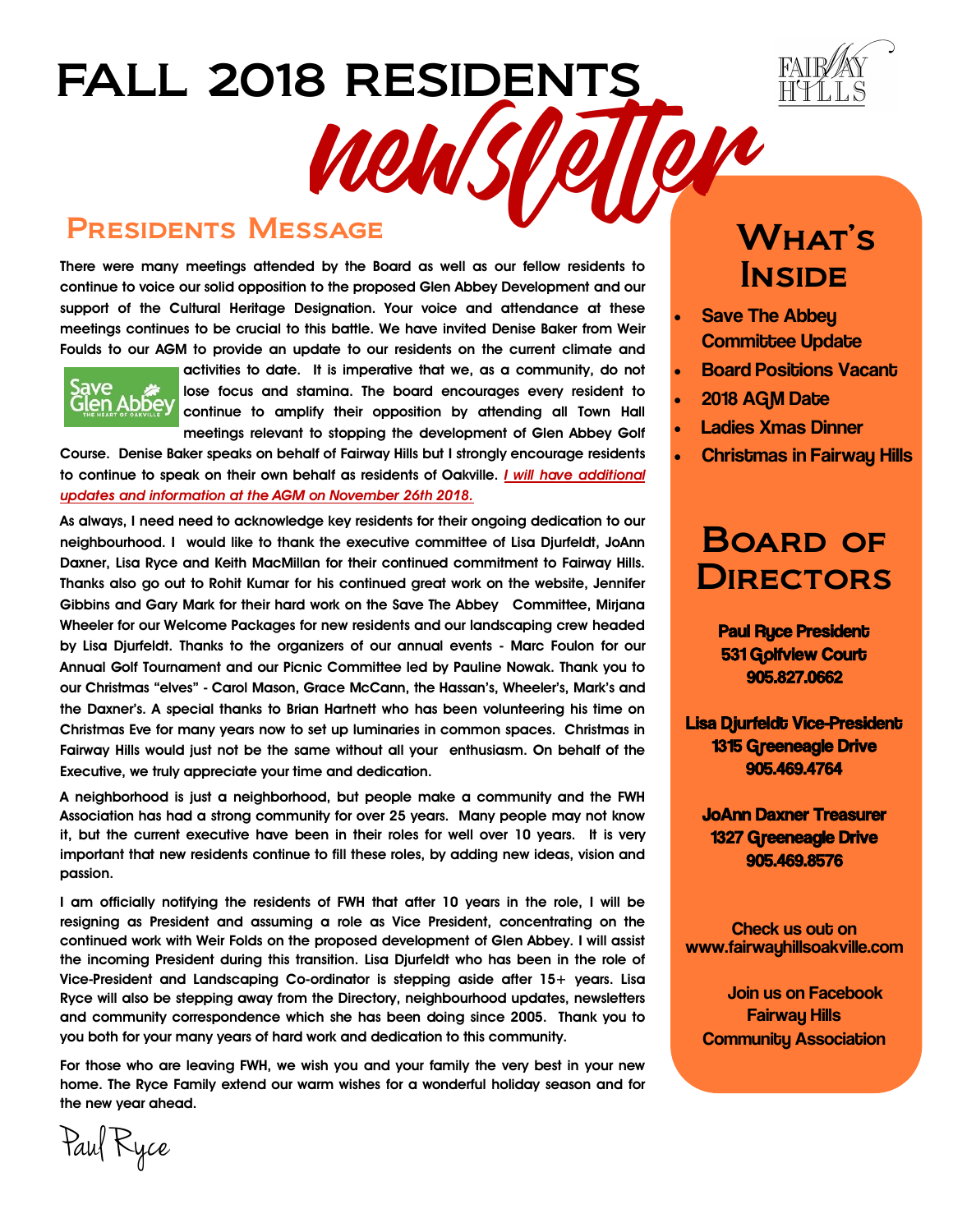# 2018 Annual General Meeting November 26th 2018

Glen Abbey Golf Course 7:00pm

**Our AGM is held once a year to provide our residents with updates regarding neighbourhood events, our treasurer's report, information regarding the proposed development of Glen Abbey Golf Course and anything else that is relevant to our community. This is the time to come out and ask questions and provide your input. A member from each household is required to attend. Details will be emailed in November.** 

### 2018 Annual Dues

**Your 2018 Dues should have already been submitted to our Treasurer, JoAnn Daxner via eTransfer. As a reminder, the NEW preferred method to pay is via eTransfer sent to:**

#### **fairwayhillstreasurer@gmail.com**

**If you have not submitted your fees, please do so immediately.** 

**\* Check your mailboxes for the Save Glen Abbey Legal Fee Levy Invoice** 

# Christmas in Jairway Hills

Each year, there is a tradition in Fairway Hills that has stood the test of changing times. It is our Christmas Eve



tradition which sees the neighbourhood aglow with the luminaries that form "Santa's Runway", the neighbourhood Christmas Caroling and the collection for the Salvation Army at the front entrance. Last year, our volunteers braved the storm

and still were able to collect **\$4860.50** for the Oakville Chapter of the Salvation Army.

The board approves the purchase of all the candles and bags that create our luminary package for all our residents. Our volunteers, organized by Nicole Hassan, assemble and deliver the candles to each residence before Christmas Eve. As is instructed in your package which will be delivered, residents are reminded that they are responsible for contacting a neighbor to put out and light their candles if they are away for the evening. Don't forget to weigh your bags down in case of a windy night.

The caroling begins at 5:30pm on Christmas Eve at the

front entrance. And if you are able to donate some of your time that night, there will be a sign up sheet at the AGM for the Salvation Army Collection. For more information or to volunteer, please contact the committee organizer.



*Thank you to all who are able to volunteer as we cannot do any of these initiatives without neighbours who step up and get involved.* 



Be sure to visit www.fairwayhillsoakville.com for all those "fairway" details.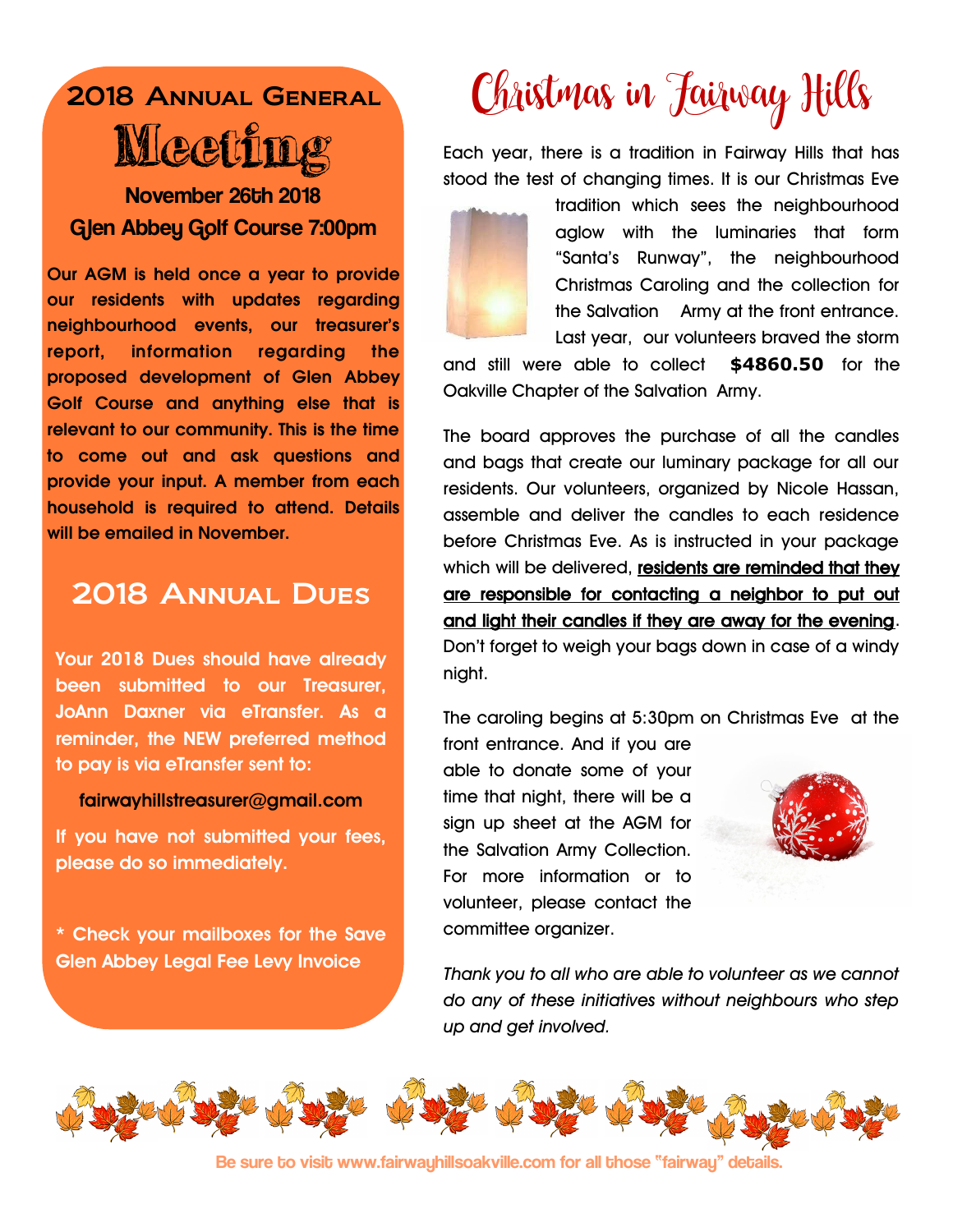### An Important Message From Your Board.

The Board of Directors of Fairway Hills is made up of long time residents who have devoted the last 63 collective years to serving the many and varied needs of our wonderful neighborhood. More than just a collection of streets and houses, the Fairway Hills Residents Association has created and maintained a warm and welcoming community we are all fortunate to call home.

Throughout the year, social and business events are planned including but not limited to our Fall Picnic, Spring Flower Planting, Ladies Left Right Centre, Annual General Meeting not to mention the highlight of the year, our Christmas Eve event. Oakville residents have included a visit to Fairway Hills as part of their holiday traditions and one that the Salvation Army has also come to depend on through our Christmas Eve Collection.

Recently, we have also had residents form the Save Glen Abbey Committee which has joined residents throughout Oakville and beyond who are in protest of the proposed development. Members of the board are in involved with all these initiatives as well as the many community partner meetings necessary to keep our community safe, beautiful, fiscally responsible and welcoming.

After all these many years some members of the Board and a few committees are ready to step aside, making way for some fresh ideas and renewed stamina. Effective January 1, 2019, there will be vacancies for the following Board positions: President and Secretary

There are also openings for a few key volunteer positions: Webmaster, Landscape Coordinator, Security Camera Coordinator

Please consider volunteering your time to one of these positions on the Fairway Hills Board of Directors or the community. In the absence of volunteers, the Board positions will be vacant and in violation of our Association Bylaws so it our intention to fill these positions at our AGM on November 26th 2018.

Thank you for your attention to this matter.

Your Board of Directors Fairway Hills Residents Association

### 2018 Annual Golf Tournament

Our 26th Annual Golf Tournament, saw the youth of Fairway Hills make their move! The weather eventually co-operated for 30 residents and their guests at this year's tournament with heavy morning rain subsiding to allow for a great day of fun. There were first time winners in all of our flights this year with two of our younger residents leading the way:

Nicolas Dessureault - Low Gross Resident with a score of 74 (+1)

Sydney Foulon - Ladies Resident Low Net

Andrew Czach - Men's Resident Low Net

Zahid Zakiuddin - Guest Low Net (Paul Richardson Guest)

Participation continues to increase year over year and we are looking forward to an even larger turnout for 2019!



Need to contact the Town ? ServiceOakville at 905-845-6601 or [serviceoakville@oakville.ca.](mailto:serviceoakville@oakville.ca)